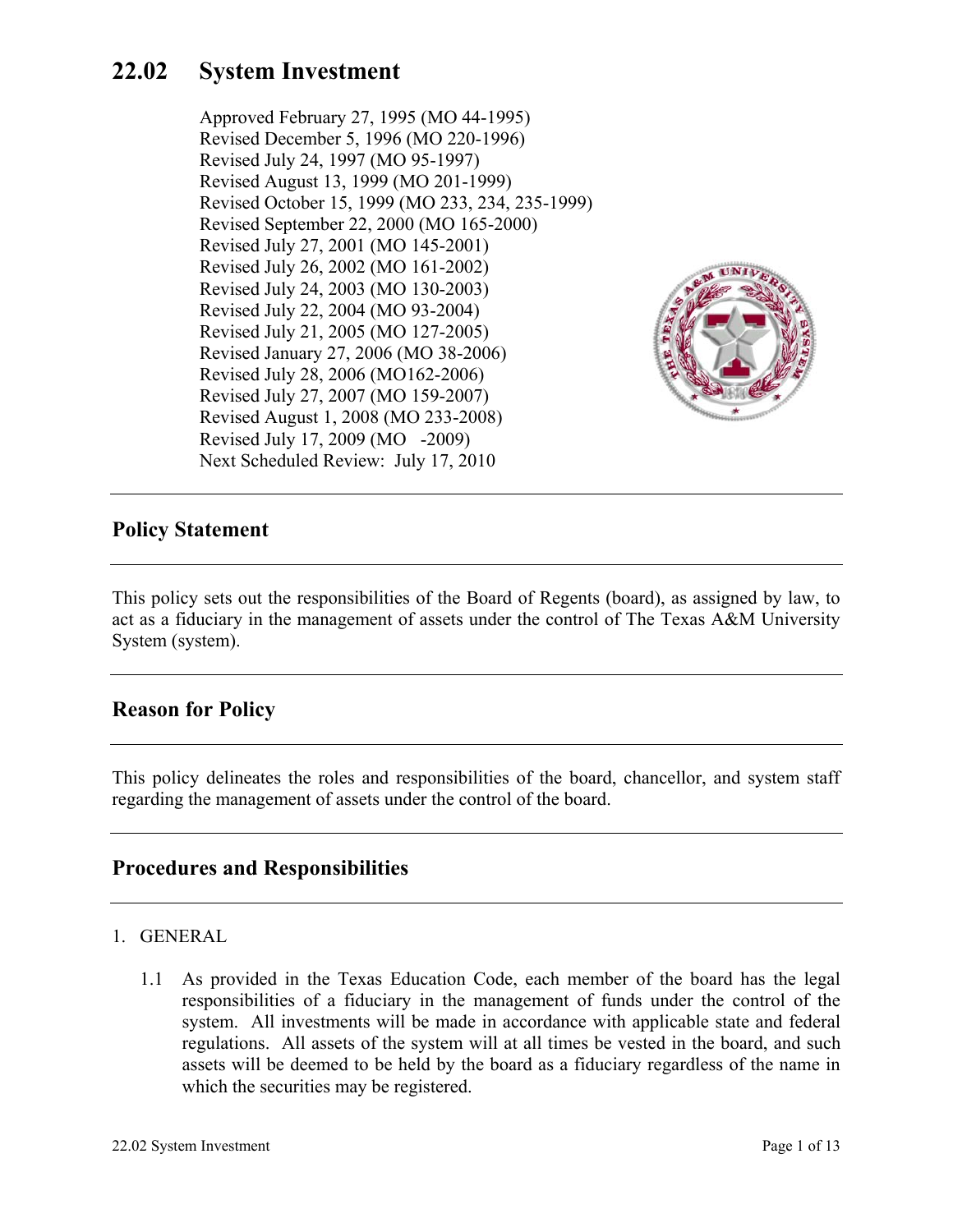- 1.2 The board has granted to the chancellor of the system the authority for the purchase, sale, assignment, transfer and management of all investments of any kind or character of the system or any member thereof and has authorized the chancellor to execute on behalf of the board of the system or any member thereof any and all documents required in the purchase, sale, assignment, transfer and management of these investments.
- 1.3 The chancellor may delegate to treasury personnel the authority to execute any and all documents required to accomplish the actions outlined above and the deposit, withdrawal, or transfer of assets on behalf of the system members.
- 1.4 Investments are defined to include, but are not limited to, any monetary or negotiable asset or property right held by a system member including all operating, non-operating, and other funds. This includes any asset or property right acquired or held by any system member as trustee of a trust or as executor of an estate. Assets shall include land and other real property, market investments, business enterprises and any other investments of any kind or character held or acquired by such funds.
- 1.5 Prudent Person Rule Each person responsible for making or retaining each and all investments and in acquiring, investing, reinvesting, exchanging, retaining, selling, supervising and managing funds shall do so in good faith and with the care an ordinarily prudent person in a like position would exercise under similar circumstances.
- 1.6 In the management of system investments, consideration will be given to general economic conditions, the possible effect of inflation or deflation, the expected tax consequences, the role that each investment or course of action plays within the overall investment portfolio, and the requirements for liquidity, diversification, safety of principal, yield, maturity, quality and capability of investment management, with the primary emphasis on safety. Consideration will also be given to incur only costs that are appropriate and reasonable in relation to the assets.
- 1.7 The overall objective of the investment policy is to invest the system's available funds in such a manner as to earn as high a level of return as can reasonably be achieved within the framework of the policy and consistent with the system's primary objective of the safety and preservation of capital.
- 1.8 Each custodian bank will furnish monthly statements to the Office of Treasury Services that will include cost and market value for all positions, industry segmentation, and percentage composition of the portfolio represented by each issue. The custodian bank statements will be used as the basis for quarterly investment performance reports to the board.
- 1.9 Coordination of investment policy, cash management, and system depositories' activities will be maintained by the chancellor through the Office of Treasury Services.
- 1.10 The chancellor will provide the board's Committee on Finance an annual report on the need to revise the System Investment Policy in regard to authorized securities, asset allocation, payout, or any other pertinent matters.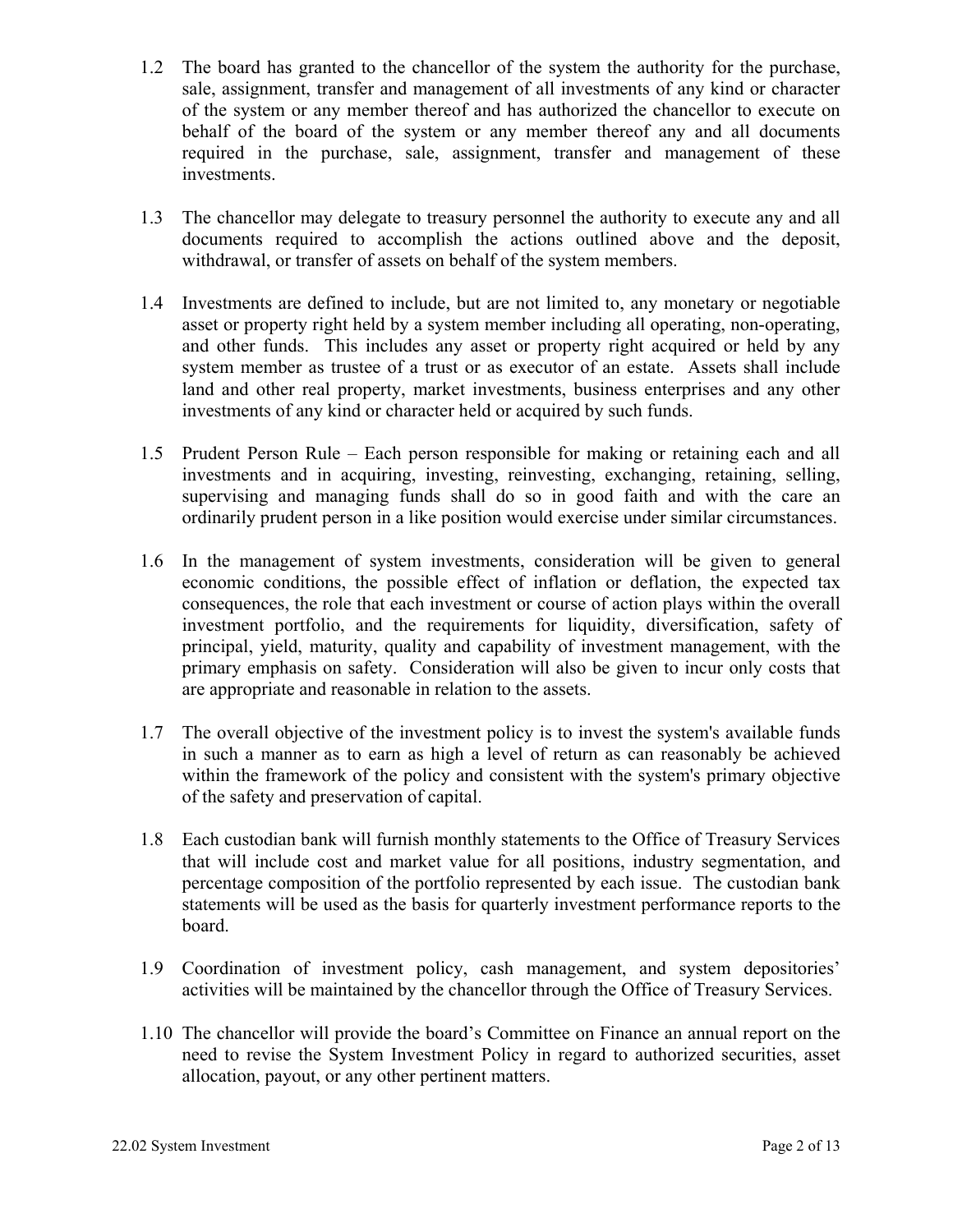#### 2. INVESTMENT OF FUNDS

2.1 Quality Restrictions

 For the purpose of this policy all securities which use long-term credit ratings must be rated the equivalent of "BB" or better by a nationally recognized credit rating organization. The fixed income portfolio must have an overall credit rating of "AA" or better by a nationally recognized statistical rating organization. Securities using shortterm credit ratings must be rated at least A-2, P-2, F-2 or the equivalent by a nationally recognized credit rating service.

- 2.2 Authorized Investments
	- 2.2.1 Direct obligations of the principal and interest which are guaranteed by the United States Government or its agencies to include:
		- (a) obligations of the U.S. Treasury.
		- (b) direct obligations guaranteed by the Federal Intermediate Credit Bank (FICB), Federal National Mortgage Association (FNMA), Federal Farm Credit Bank (FFCB), Government National Mortgage Association (GNMA), Student Loan Marketing Association (SLMA), Federal Home Loan Mortgage Corporation (FHLMC), Federal Home Loan Bank (FHLB), Tennessee Valley Authority (TVA), or other government sponsored enterprises.
	- 2.2.2 Obligations of states, agencies, counties, cities, and other political subdivisions of any state.
	- 2.2.3 United States dollar denominated debentures or obligations and preferred and common stocks issued by corporations, associations, or other institutions, and convertible securities of all kinds issued by corporations. Not more than 4.9% of the voting stock of any one corporation shall be owned by the system at any given time. This includes participation in publicly traded domestic Real Estate Investment Trusts (REITs).
	- 2.2.4 Debentures or obligations, and preferred or common stock of international governments and corporations. International preferred and common stock issues must be listed on an organized stock exchange. Utilization of derivatives for the hedging of currency risk is permissible.
	- 2.2.5 Certificates of Deposit issued by state and national banks not to exceed 10% of banks' total deposits. Certificates of Deposit must be insured by the Federal Deposit Insurance Corporation, or its successor, or secured (collateralized) by surety bond, or obligations described in this policy, with such collateral to be held by a third party, and that at all times will have a market value of not less than the principal amount of the certificates or in any manner and amount provided by law for deposits of the investing entities, and with the additional provision that all collateral based on direct agency or instrumentality-issued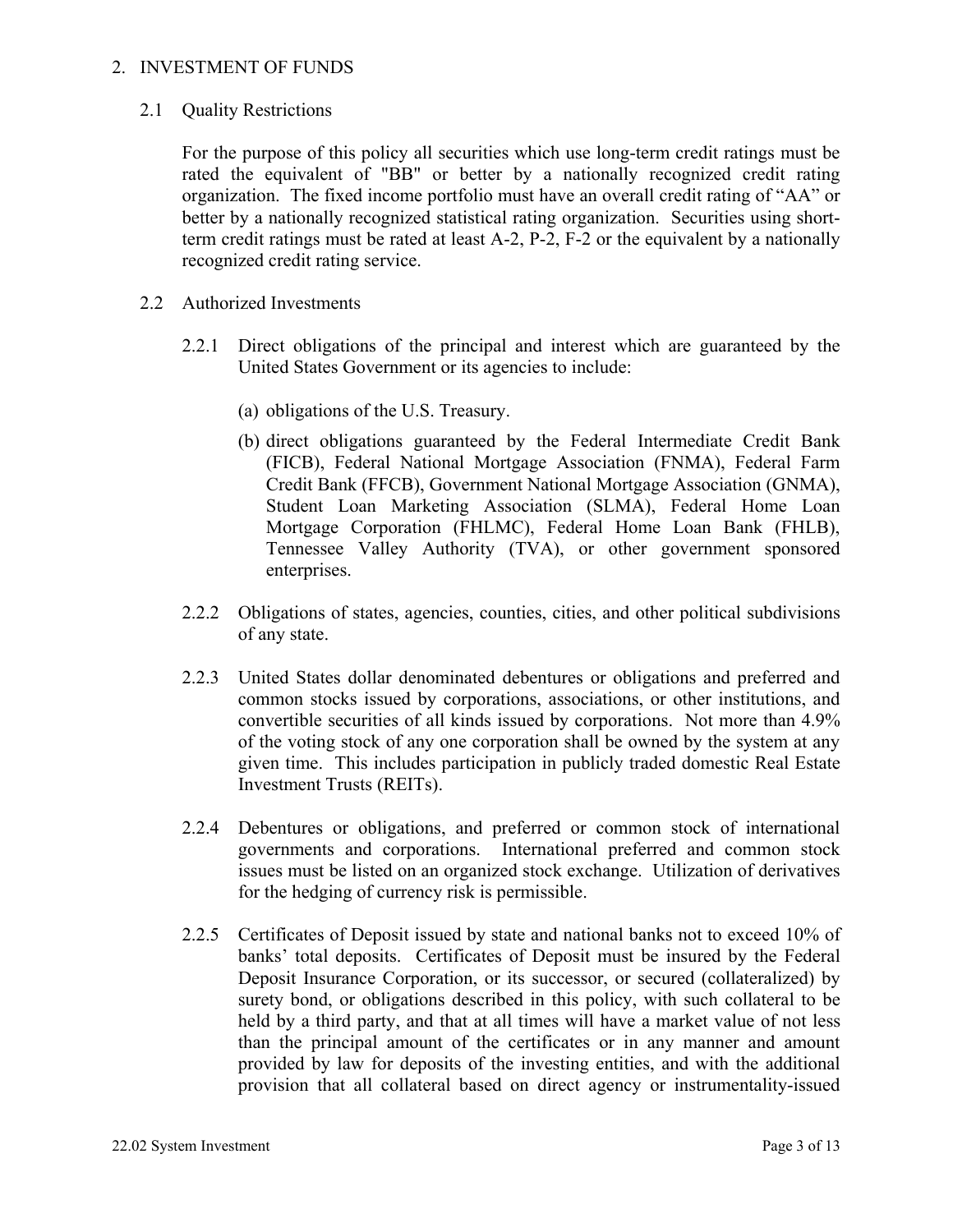mortgage-backed securities must have been rated the equivalent of "AAA" by a nationally recognized credit rating organization.

- 2.2.6 Negotiable Certificates of Deposit issued by a bank that has a certificate of deposit rating of at least 1 or the equivalent by a nationally recognized rating agency or that is associated with a holding company having a commercial paper rating of at least A-1, P-1, or the equivalent by a nationally recognized credit rating agency.
- 2.2.7 Deposits in federally insured savings and loan associations, building and loan associations, and state and national banks not to exceed the amount insured by the Federal Savings and Loan Insurance Corporation, the Federal Deposit Insurance Corporation, or their successors.
- 2.2.8 Bankers Acceptances. Negotiable instruments or time drafts must be drawn on or accepted by a bank organized and existing under laws of the U.S. or any state, in accordance with Section 2.1.
- 2.2.9 Money Market Mutual Funds. Funds must be registered with the Securities and Exchange Commission, have a maximum maturity of 13 months, and be no-load funds. Fund must have assets consisting of securities authorized under this policy and seek to maintain a stable net asset value of \$1.00 per share (or unit).
- 2.2.10 Mutual Funds. Funds must be registered with the Securities and Exchange Commission and invest in assets authorized under this policy.
- 2.2.11 Direct Security Repurchase Agreements. Direct Repos must be fully secured (collateralized) by obligations authorized under this policy. Such collateral must be held by a third party. All agreements will be in compliance with Federal Reserve Bank guidelines.
- 2.2.12 Securities Lending. Securities Lending must be fully secured (collateralized) by obligations authorized under this policy. Such collateral must be held by a third party. All agreements will be in compliance with Federal Reserve Bank guidelines.
- 2.2.13 Bank Loans, invested through commingled institutional funds, may be used to diversify and enhance the return of the portfolio.
- 2.2.14 Investment in a derivative investment class requires written approval of the chancellor or designee. Derivative investments will not be utilized for the purpose of introducing leverage to the portfolio other than in accordance with Section 2.2.16.
- 2.2.15 Investments in venture capital and/or private equity partnerships may be used to enhance the expected return of the portfolio. These investments are long-term, illiquid, private partnerships with high variability of returns. No investment will be made that would comprise more than 10% of any individual partnership's assets.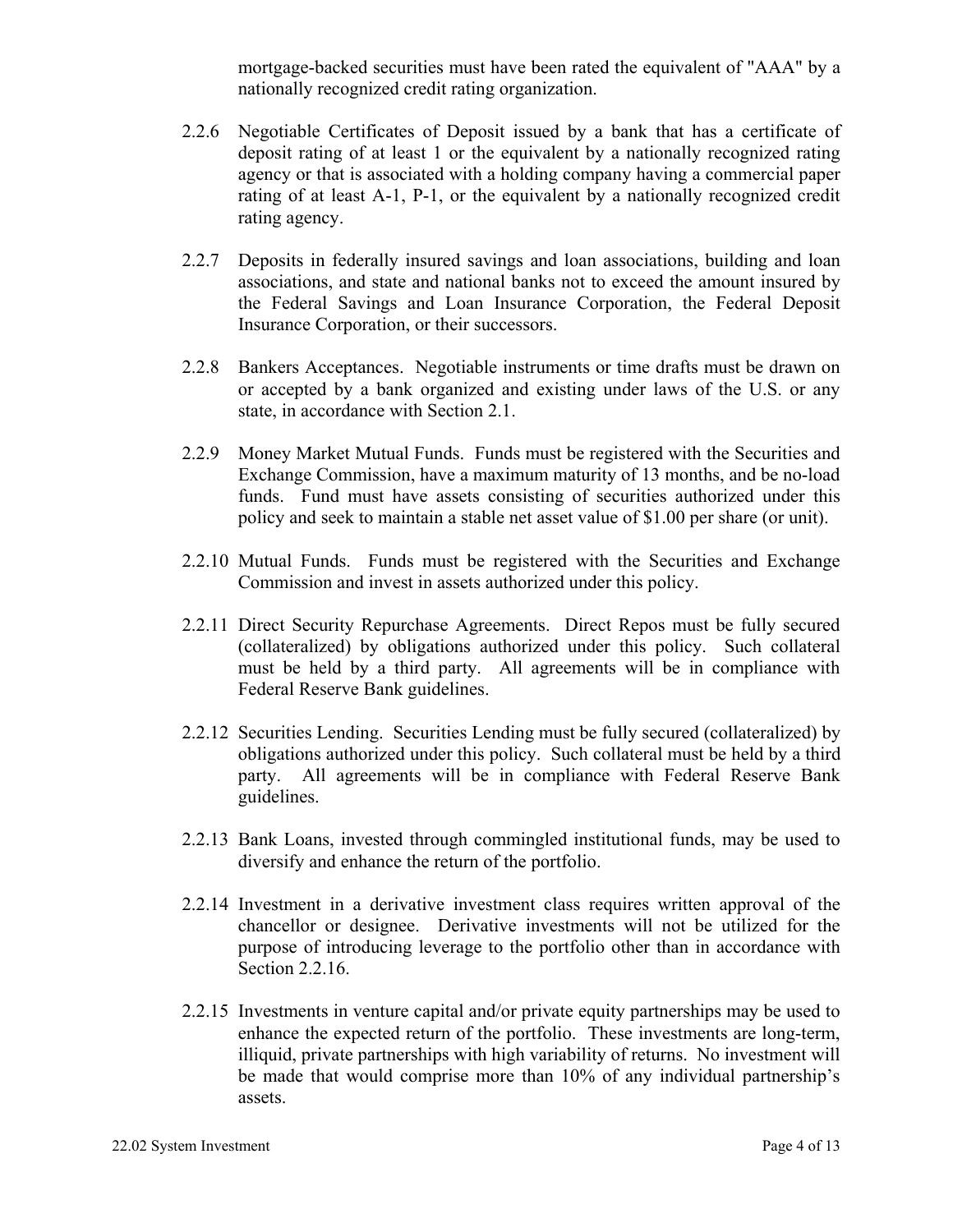- 2.2.16 Investments in absolute return strategies may be used to diversify and enhance the return of the portfolio. Absolute return strategies may invest in derivative instruments, employ leverage and sell securities short. Hedge fund investments may be made in offshore limited partnership shares or by using blocker corporations in order to avoid unrelated business income tax (UBIT). No investment will be made that will comprise more than 10% of any individual partnership's assets.
- 2.2.17 Inflation hedging investments including timber, energy, and real estate may be used to diversify and enhance the return of the portfolio. These investments are long-term, illiquid, and have high variability of returns.
- 2.3 Stock Rights, Fractional Shares, and Proxies

In each instance, exercise or sale of the rights is to be made at the discretion of the chancellor. The chancellor is authorized to execute proxies within the approved investment policies.

2.4 Quasi-Endowments

 The board may, on recommendation of the chancellor, establish a quasi-endowment using any source of funding at its disposal except educational (program) and general funds and restricted gifts or grants. Income from funds held in quasi-endowments is available for the purpose established by the board. The corpus of such funds will be held until such time as the board, on recommendation of the chancellor, abolishes the quasi-endowment, at which time the corpus is available for such purpose(s) as may be designated by the board. All quasi-endowments established by the board will be invested in the System Endowment Fund.

2.5 Matching of Private Gifts from Available University Fund (AUF)

 Subject to the availability of matching funds appropriated for that purpose by the board, and with the approval of the chancellor, the presidents of Texas A&M University and Prairie View A&M University are authorized to accept private gifts and to match such gifts with AUF monies, provided such actions will be reported to the board at its next regularly scheduled meeting.

 Authorization for the expenditure of AUF to match endowments is in the General Appropriations Act, subject to biennial renewal by the legislature. Matching may be completed so long as the pledge is received during a time when the rider authorization is in effect.

2.6 Investment Transactions

Sales, purchases and exchanges will be effected through financial institutions or through well capitalized nationally known investment firms which are recognized as being major participants in the equity and fixed income markets, in accordance with normal investment practices, if, in the judgment of the chancellor, these services will produce the maximum benefit to the system.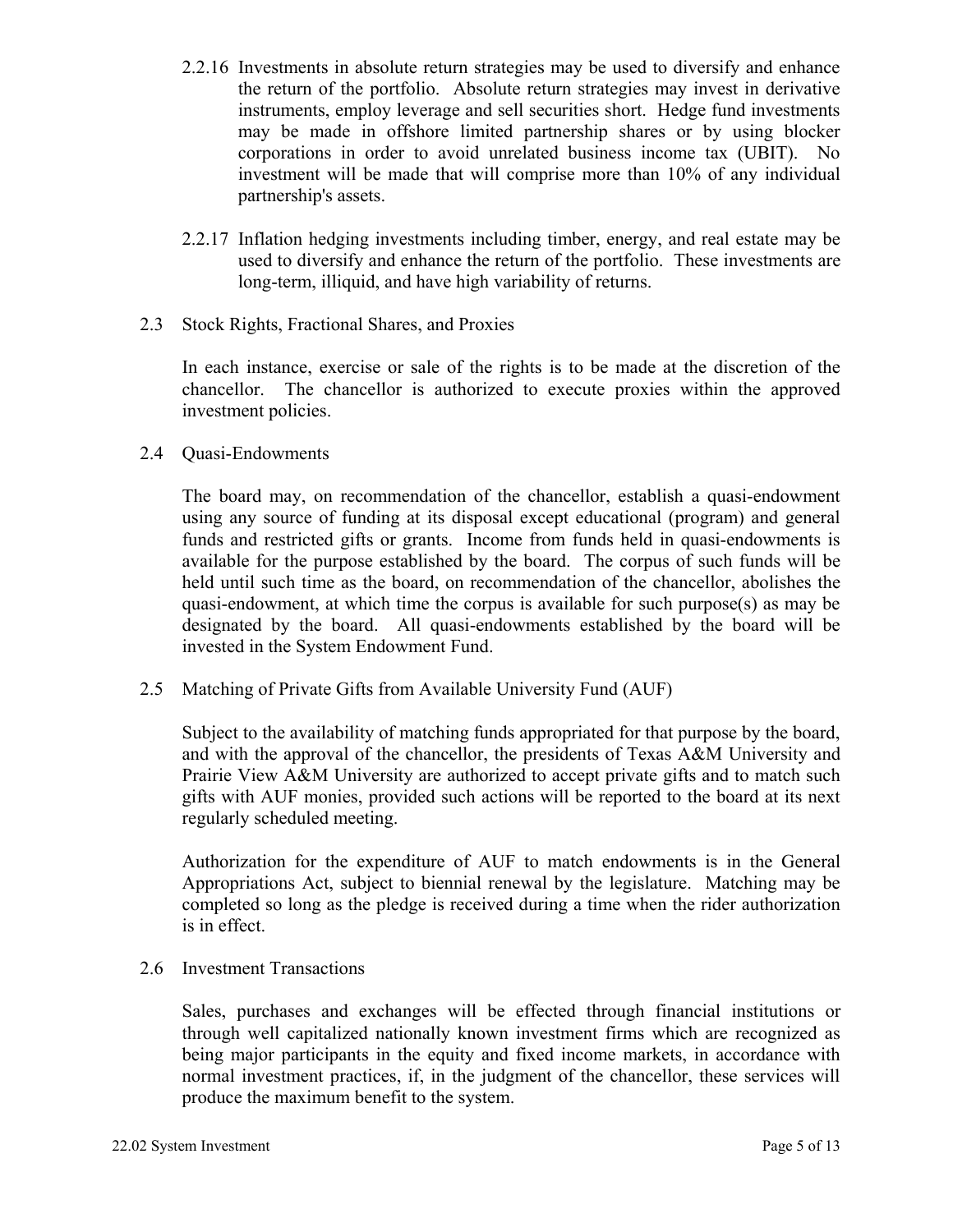- 2.7 Use of External Investment Managers
	- 2.7.1 The chancellor, within statutory and other regulatory authority, may place selected funds of the system with investment managers outside the system for investment purposes. The investment of such funds will be subject to the same authorizations and criteria as prescribed for investments consistent with this investment policy.
	- 2.7.2 External investment manager(s) will be governed by either a Letter of Instruction outlining investment instructions and asset allocation parameters expressed in writing by the chancellor, or by subscription/limited partnership/similar agreement(s).
	- 2.7.3 Consistent with this investment policy statement and Letter of Instruction or subscription/limited partnership/similar agreement(s), the external investment manager(s) will be responsible for making decisions on a fully discretionary basis. This includes buy, hold, sell, and timing decisions.
	- 2.7.4 External investment manager(s) will invest only into the security class(es) for which they were retained to manage. Fixed income manager(s) have full discretion to place funds into cash; however, their performance will be measured against an index which fully measures their security class.
	- 2.7.5 When prudent, system investment personnel may accept appointments on advisory boards or committees for external investment managers, serving in an advisory capacity with no additional compensation other than reimbursement for out-of- pocket expenses.

## 3. CASH MANAGEMENT

- 3.1 A centralized cash management program will be maintained with the objective that all available cash or cash equivalents are invested and reported in accordance with applicable rules and regulations.
- 3.2 The cash management system will provide competitive and enhanced returns for each system member. There will be no subsidy from one system member to another. The benefits of the cash management system will exceed the full incremental costs associated with implementing and managing the system.
- 3.3 The Office of Treasury Services is assigned staff responsibility for the management oversight of the system-wide cash management system, in coordination with appropriate system member officials.

## 4. INVESTMENTS AND OTHER RELATIONSHIPS WITH DEPOSITORIES

4.1 The Office of Treasury Services is responsible for the overall coordination and direction of banking relationships, to include investments, deposits, custody, and other services with banking and similar financial institutions for the system and its members. Once each year, the Office of Treasury Services will provide to the chancellor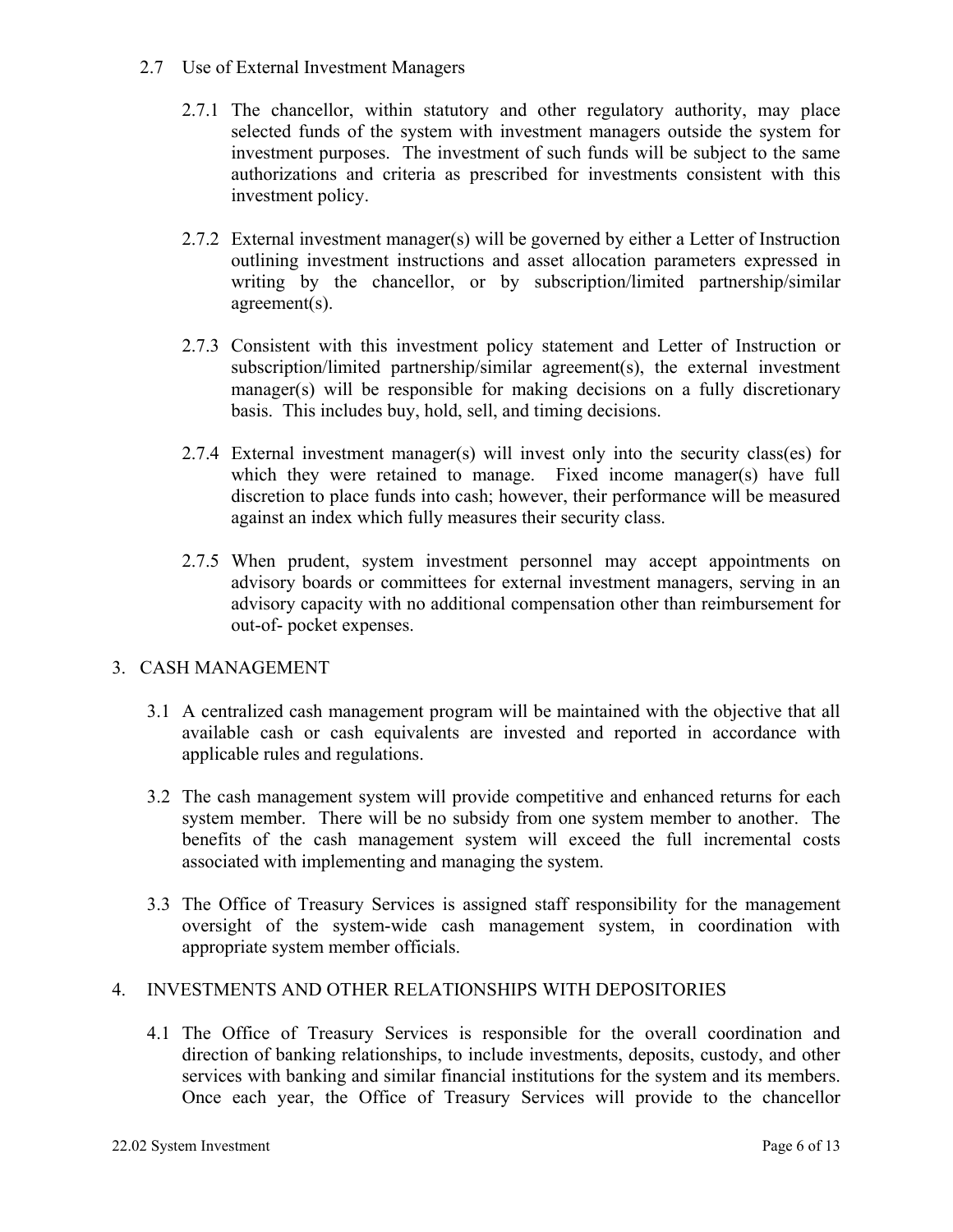certification that the investments and banking relationships are in compliance with the policy.

- 4.2 System Depositories
	- 4.2.1 The system is authorized to maintain time and demand bank deposits with only those depositories recommended by the chancellor and approved by the board which have executed a depository agreement. Depositories will be selected on the basis of competitive bids at least every five (5) years. The bids will be reviewed by the Office of Treasury Services and made a part of the permanent records of the system. The only exceptions to the above are those working funds (imprest funds) which may be authorized within the system with the approval of the chancellor. Such working funds are excluded from the provisions of the System Investment Policy inasmuch as such funds are not authorized to be invested. Whenever the amount of a working fund is in excess of needs, the excess will be transferred to the appropriate fiscal officer for management in accordance with System Investment Policy.
	- 4.2.2 The amount of funds which may be deposited with any system bank will be limited to \$100,000,000 or 10% of total deposits, whichever is less. Collateral of 102% will be pledged against all deposits.
	- 4.2.3 Only the chancellor and those officers and/or employees of the system members specifically designated in writing by the chief executive officer of each system member are authorized to deposit, withdraw, invest, transfer or otherwise manage local funds of the respective members in time and demand deposits with system depositories.
- 4.3 Responsibilities of System Offices

The Office of Treasury Services is responsible for the overall administration of system banking relationships. This responsibility includes:

- (a) identification of proposed depositories;
- (b) securing approval of depositories by the board;
- (c) negotiating System Depository and Pledge Agreement(s);
- (d) preparation of depository, safe keeping and trust accounts agreements with depositories and trustee institutions for execution by the chancellor;
- (e) acceptance and release of securities pledged to secure deposits of the system;
- (f) maintenance of relationships with depositories and trustee institutions;
- (g) monitoring the amount of funds on deposit for each system member in each depository, and maintaining collateral at sufficient levels; and
- (h) maintenance of records of the specific deposits and related collateral levels for each system member for both time and demand deposits;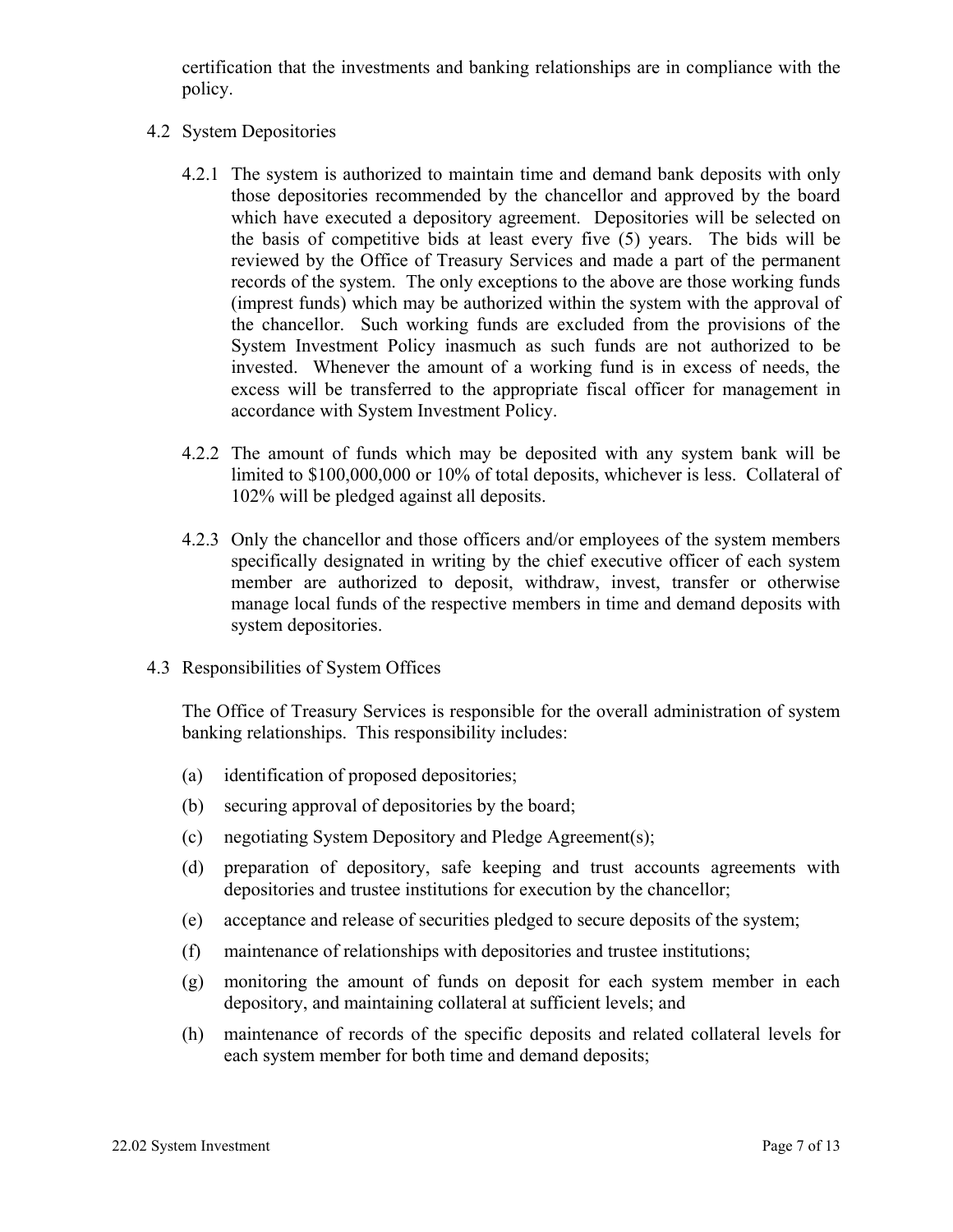4.4 Responsibilities of the Chancellor or the Chancellor's Designee at each System Member

Within the overall investment and cash management program of the system, the chancellor or the chancellor's designee at each system member and his or her successor in office is responsible for:

- (a) reporting and making available for investment by the Office of Treasury Services all local funds for the system member in deposits or other arrangements with system depositories;
- (b) designating in writing those persons who are authorized to withdraw, transfer, or otherwise place local funds for the system member in system depositories; and
- (c) furnishing one copy of each designation required by (b) above to the Office of Treasury Services.

### 5. SYSTEM ENDOWMENT FUND

- 5.1 Fund Name, Purpose, and Eligibility for Participation
	- 5.1.1 The System Endowment Fund as herein established will be known as "The Texas A&M University System Endowment Fund" (SEF) and will be under the control of the board, as trustee.
	- 5.1.2 The purpose of the SEF is to provide for the collective investment of all endowment and trust funds held by the system or by the board in a fiduciary capacity. The SEF is to provide funding for scholarships, fellowships, professorships, and academic chairs and other uses as specified by donors.
	- 5.1.3 No endowment or trust fund will be admitted unless it is under the sole control, with full discretion as to investments, of the board and/or an official or officials of the system in their official capacity. However, no such official, other than the board or chancellor, will have any control over the management of the SEF other than to request admittance or withdrawal of any endowment or trust fund under his or her control as designated trustee thereof. No endowment or trust will be admitted which contains a specific provision against commingling or whose investment restrictions prohibit purchase of securities authorized in this System Investment Policy.
- 5.2 Investments

Investments of system funds shall be accomplished in accordance with the following principles, objectives and purposes:

- 5.2.1 There are two primary investment objectives. One is to provide a continuing and dependable cash payout, stable and preferably growing in real terms, after giving effect to inflation. The second is to cause the total value of the Fund to appreciate, over time, exclusive of growth derived from donations.
- 5.2.2 The cash payout requirement on the SEF is substantial and continuous. Income and capital appreciation must be sufficient to provide an adequate and consistent cash stream for the development of excellence and distinction in the academic programs of the system. In addition, the SEF needs to appreciate to ensure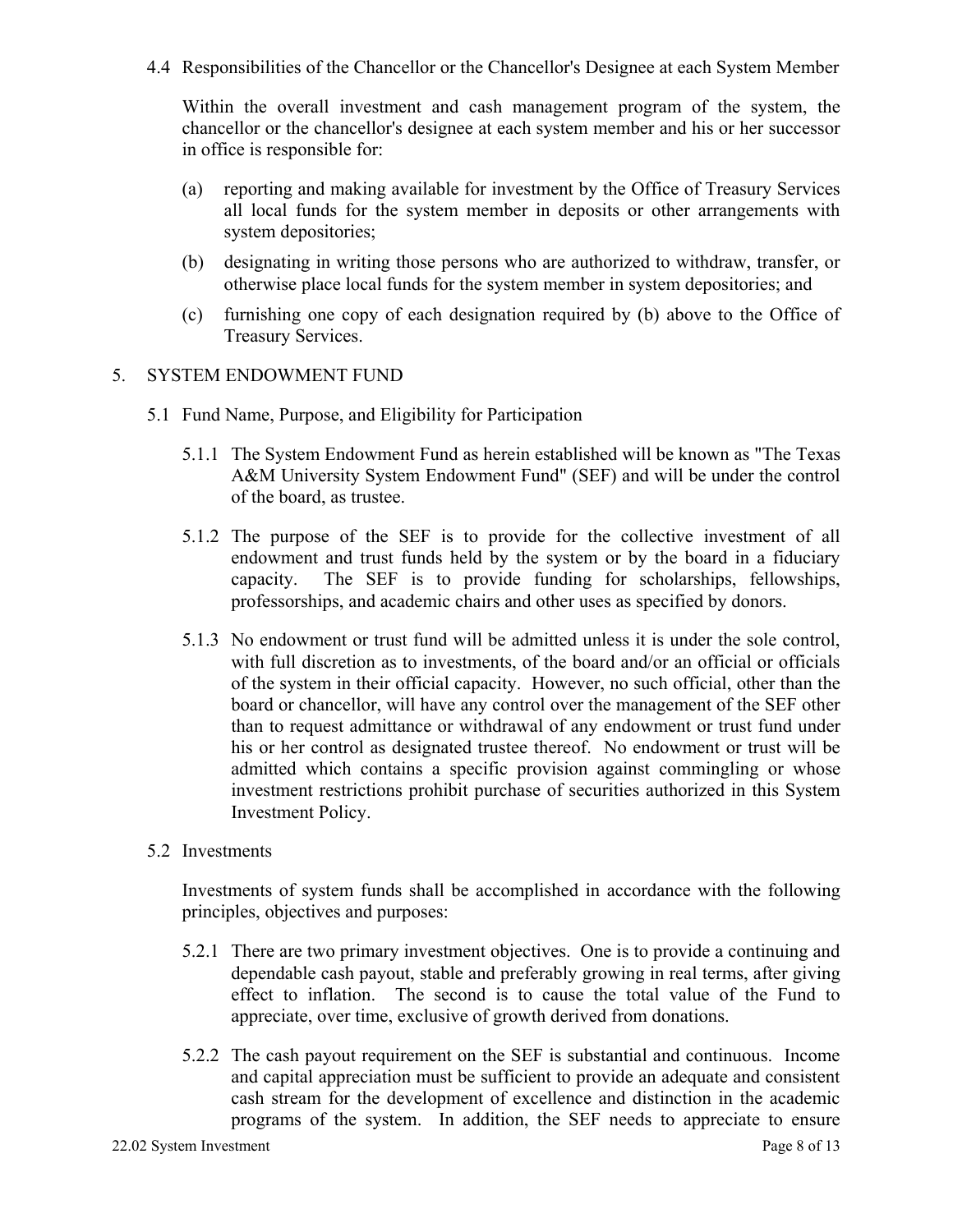preservation of the purchasing power of the SEF, and also to satisfy the need for payout growth in the future.

- 5.2.3 Management of the SEF attempts to meet these objectives by maximizing the return on the SEF's investments, consistent with an appropriate level of risk. Additionally, the SEF shall be diversified at all times to provide reasonable assurance that investment in a single security, a class of securities, or industry will not have an excessive impact on the SEF.
- 5.2.4 A goal of the SEF is to maintain a balance between investment objectives and liquidity needs. Liquidity is necessary to meet the cash payout requirements and any extraordinary events. In many instances, the most appropriate investment option is one that comes with liquidity constraints. The tradeoff between appropriateness and liquidity will be considered throughout the portfolio construction process.

#### 5.3 Asset Allocation

5.3.1 The SEF's asset allocation policy will be consistent with the investment objectives and risk tolerances. These policies, developed after examining the historical relationships of risk and return among asset classes and integrating an analysis of both assets and liabilities, are designed to provide the highest probability of meeting or exceeding the SEF's return objectives at the lowest possible risk. The overall objective of the SEF is to invest the funds in such a manner as to achieve a reasonable balance of growth of corpus and consistent payout while maintaining the purchasing power of these endowments, as can reasonably be achieved within the framework of the policy consistent with the system's objective of the safety and preservation of capital. Although dynamic capital markets may cause fluctuating risk/return opportunities over a market cycle, the following standards will be used as a flexible framework for asset allocation as measured at market value. The targets outlined below represent the current allocation objective of the board and shall be adhered to within the range for each asset class as outlined below. The board recognizes markets will fluctuate and accordingly charges the Office of Treasury Services with aligning the actual allocation towards these targets on a quarterly basis.

| <b>Types of Securities</b>  | <b>Target</b> | Range         |
|-----------------------------|---------------|---------------|
| Fixed Income                | 15%           | $10\% - 20\%$ |
| Domestic Equity             | 27%           | $22\% - 32\%$ |
| <b>International Equity</b> | 20%           | $15\% - 25\%$ |
| Inflation Hedging*          | 10%           | $6\% - 14\%$  |
| Absolute Return             | 16%           | $12\% - 20\%$ |
| Private Equity**            | 12%           | $9\% - 20\%$  |

- \* Inflation Hedging allocation, which is committed but not funded, will be added to the Fixed Income allocation.
- \*\* Private Equity allocation, which is committed but not funded, will be added to the Domestic Equity allocation.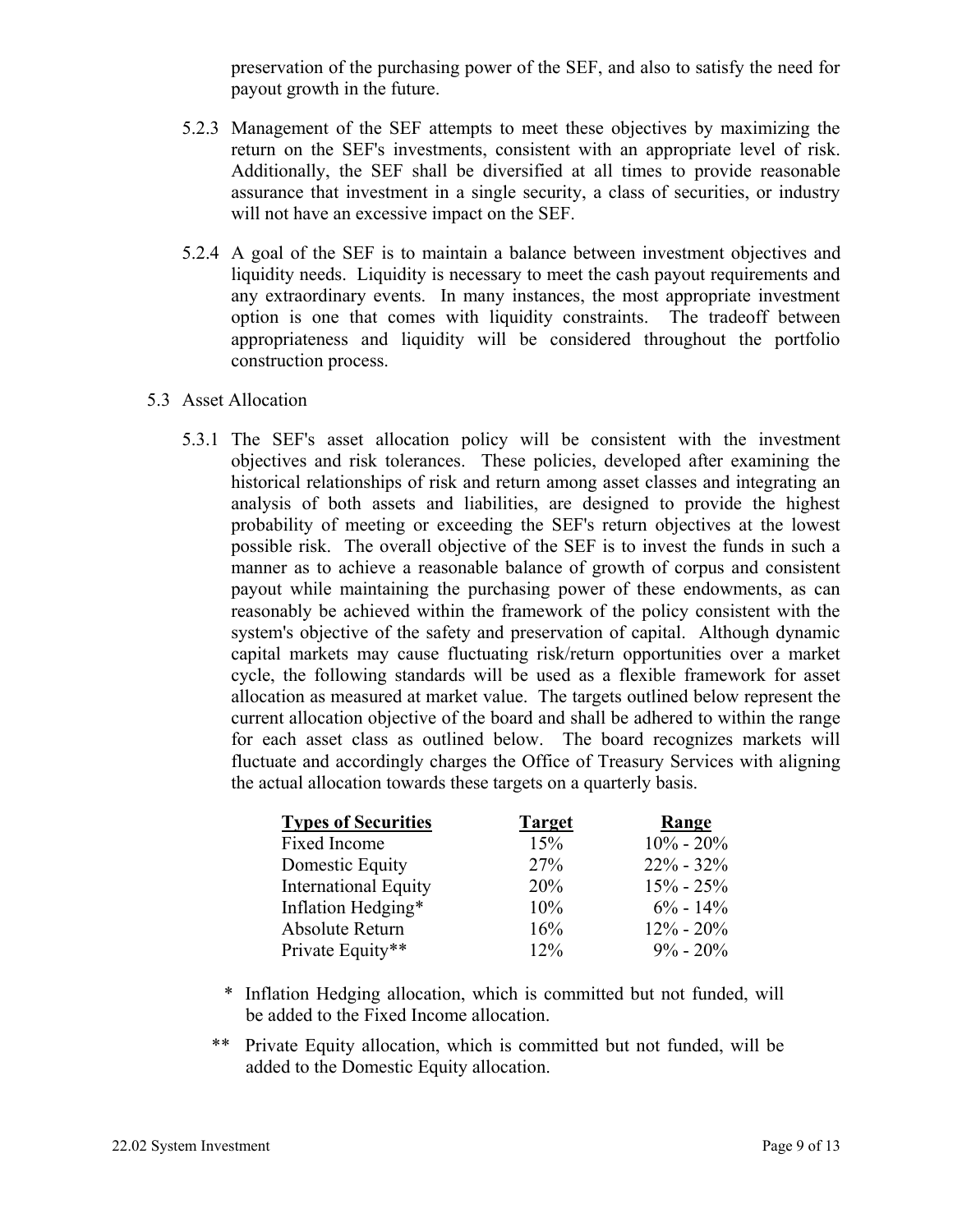- 5.3.2 Fixed income will be managed with a duration of +/- 20% of the effective duration of the appropriate index while seeking to outperform such index and to attain performance in the top quartile when compared to an appropriate manager universe over a five-year moving time period. Long-term preservation of capital is the primary objective when making any fixed income investment.
- 5.3.3 Bank loans will be invested through institutional commingled funds.
- 5.3.4 The equity allocation will be diversified among the various management styles in order to attain the desired expected return within appropriate risk tolerances. These assets will be managed at a risk level (beta) of no greater than 1.20 times an appropriate index while seeking to outperform such index and to attain performance in the top quartile when compared to an appropriate manager universe over a five-year moving time period. Diversification of each equity manager's portfolio will require no more than 25% of equities in one industry. Each equity manager is expected to stay fully invested in equities. In general, cash or cash equivalents should not exceed 5% of the market value of each equity portfolio. In the event of severe economic/market conditions or strong liquidity needs, the investment managers may raise a significant amount of cash. Any such decision arising from economic/market conditions must be explained in writing to the system staff within ten (10) working days thereafter. Any other deviations must first be communicated to, and approved in writing by, the designated member of the system staff. Long-term appreciation of the fund is the primary objective when making any equity investment.
- 5.3.5 Inflation Hedge, Absolute Return, and Private Equity funds will be selected and evaluated based on, but not limited to, the following criteria: Tenure and track record of management team; expertise in targeted areas of investment; diversification strategy; use of leverage; liquidity of investments; and performance relative to similar investments.
- 5.4 Distribution of Income

Distribution will be made quarterly as soon as practicable after the last calendar day of November, February, May, and August of each fiscal year to the endowment and trust funds participating in the SEF during the respective quarter. The income distribution per unit for each fiscal year will be to distribute, excluding fees, 5% of the 20-quarter average market value per unit as of the end of the previous February.

5.5 Amendment or Termination of Plan

The board reserves the right to amend or terminate the SEF as it deems necessary or advisable.

## 6. SYSTEM CASH CONCENTRATION POOL

- 6.1 Fund Name, Purpose, and Eligibility for Participation
	- 6.1.1 The Cash Concentration Pool herein established will be known as "The Texas A&M University System Cash Concentration Pool" (Pool) and will be under the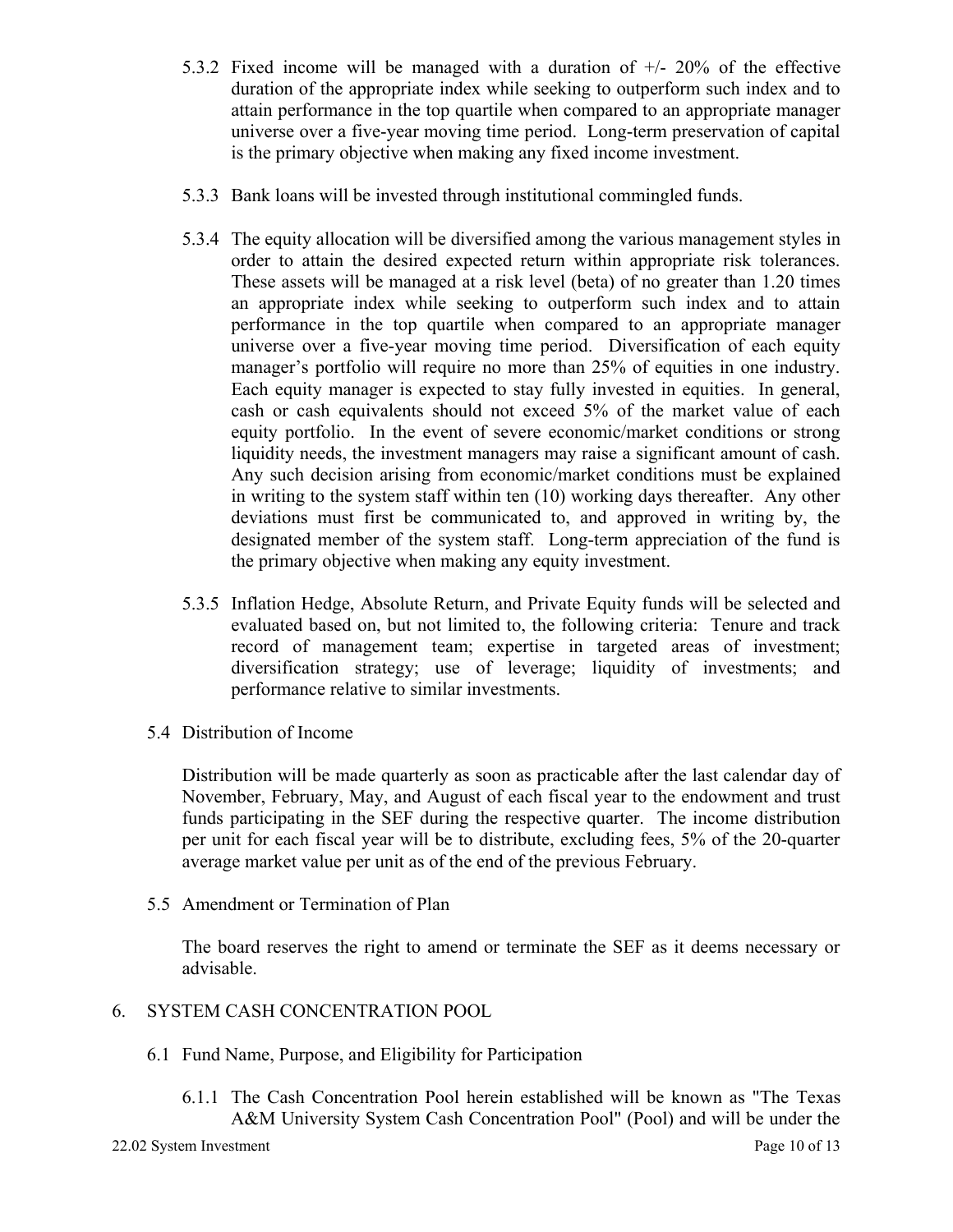control of the board. The direction of the Pool will be under the chancellor in accordance with Section 1.3.

- 6.1.2 The purpose of the Pool is to provide for the collective investment of all operating, non-operating, and other funds resting with system or its members. The Pool was established to provide incremental return to assist in meeting the operating needs of the system.
- 6.1.3 All funds deposited into the Pool must be under sole control of the board and/or an official or officials of system in their official capacity. However, no such official, other than the chancellor, shall have any control over the management of the Pool other than to request deposits or withdrawals on the fund.
- 6.2 Investments

The Pool will be limited to such investments as are eligible under the System Investment Policy as adopted by the board and as amended from time to time.

6.3 Asset Allocation

 The Pool's asset allocation policy will reflect, and be consistent with, the investment objectives and risk tolerances. These policies, developed after examining the historical relationships of risk and return among asset classes and integrating an analysis of both assets and liabilities, are designed to provide the highest probability of meeting or exceeding the Pool's return objectives at the lowest possible risk. The overall objective of the Pool is to invest the funds in such a manner as to achieve a reasonable balance of growth of corpus and consistent payout to meet the operating needs of the system, as can reasonably be achieved within the framework of the policy consistent with the system's objective of the safety and preservation of capital. Although dynamic capital markets may cause fluctuating risk/return opportunities over a market cycle, the following standards will be used as a flexible framework for asset allocation and portfolio structure (as measured at market value). The targets outlined below represent the current allocation objective of the board and shall be adhered to within the range for each asset class as outlined in this section. The board recognizes markets will fluctuate and accordingly charges the Office of Treasury Services with aligning the actual allocation towards these targets on a quarterly basis. All allocation percentages are to be exclusive of debt proceeds which are to be invested in the Short-Term Portfolio.

| <b>Types of Securities</b>  | <b>Target</b> | Range         |
|-----------------------------|---------------|---------------|
| Short-Term Portfolio        | $8\%$         | $6\% - 12\%$  |
| <b>Liquidity Portfolio</b>  | 10%           | $8\% - 12\%$  |
| Fixed Income                | 25%           | $20\% - 30\%$ |
| Domestic Equity             | 24%           | $21\% - 27\%$ |
| <b>International Equity</b> | 15%           | $13\% - 17\%$ |
| Absolute Return             | 18%           | $16\% - 20\%$ |

6.3.1 The Short-Term Portfolio will be managed to meet short-term cash requirements with a duration not to exceed one year.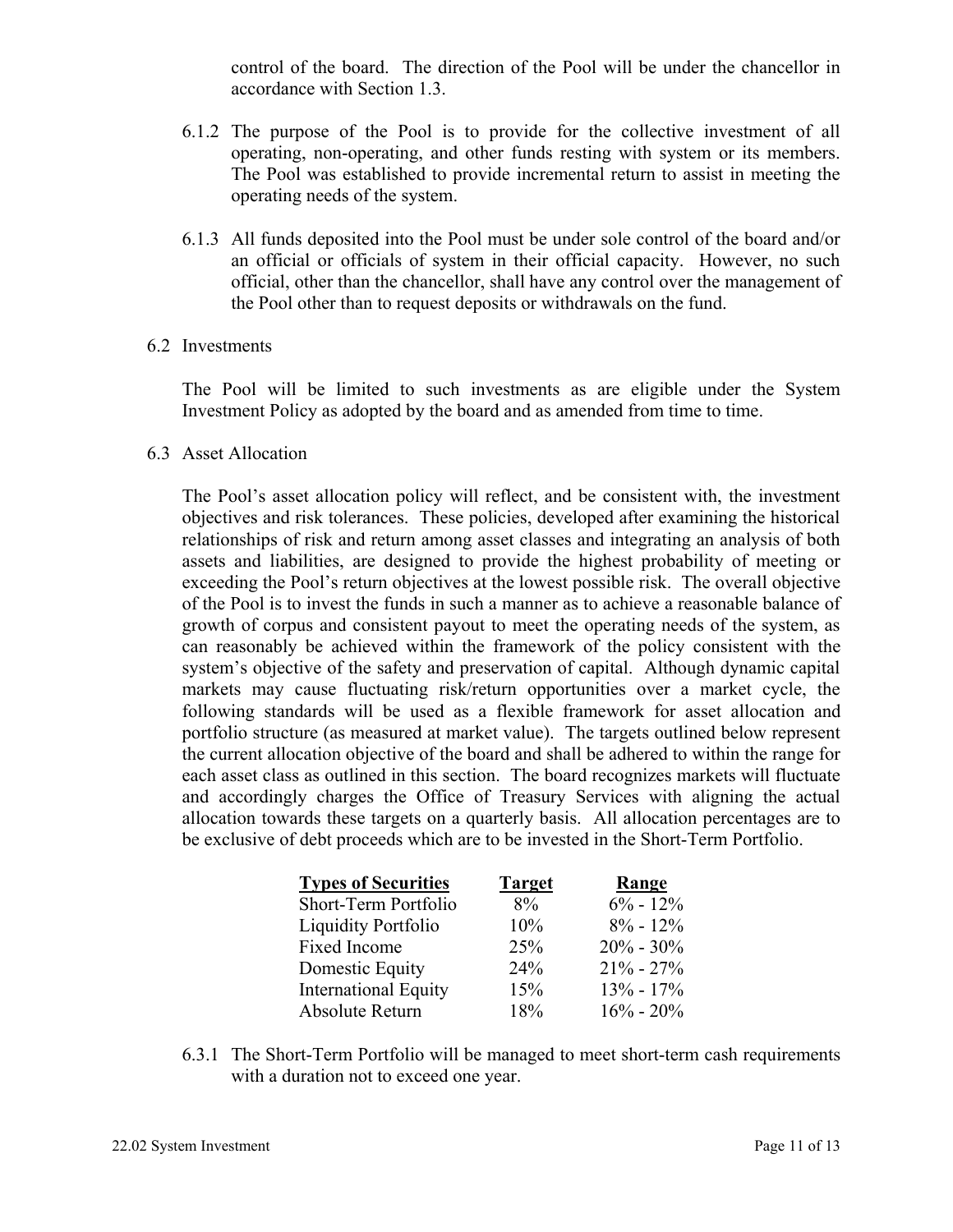- 6.3.2 The Liquidity Portfolio will be managed with a duration +/- 20% of the effective duration of a comparable index, while seeking to outperform the comparable index and to attain performance in the top quartile when compared to an appropriate manager universe over a five-year moving time period.
- 6.3.3 Fixed Income will be managed with a weighted average duration +/- 20% of the effective duration of an appropriate index, while seeking to outperform such index and to attain performance in the top quartile when compared to an appropriate manager universe over a five-year moving time period.
- 6.3.4 The Equity Portfolios will be diversified among the various management styles and equity asset classes in order to attain the desired expected return within appropriate risk tolerances. These assets will be managed at a risk level (beta) not to exceed 1.20 times an appropriate index while seeking to outperform such index and to rank in the top quartile when compared to an appropriate manager universe over a five-year moving time period. Diversification of each manager's portfolio will require no more than 25% of equities in one industry. Each equity manager is expected to stay fully invested in equities. In general, cash and cash equivalents should not exceed 5% of the market value of each equity portfolio.
- 6.3.5 Bank loans will be invested through institutional commingled funds.
- 6.3.6 Absolute return strategies will be selected and evaluated based on, but not limited to, the following criteria: Tenure and track record of management team; expertise in targeted areas of investment, diversification strategy, use of leverage, liquidity of investments, level of general partner investment, fees and potential conflicts of interest.
- 6.4 Amendment or Termination of Plan

 The board reserves the right to amend or terminate the Pool as it deems necessary or advisable.

#### 7. CONFLICTS OF INTEREST

Members of the board are frequently persons of wide-ranging business interests. Therefore, a prudent, independent investment decision process may result in investments in firms or organizations with which a member of the board is affiliated. Affiliation shall be interpreted within this section to mean an employee, officer, director, or owner of five percent or more of the voting stock of a firm or organization. The investment staff or an unaffiliated investment manager may invest in such securities. However, the following restrictions shall apply:

- (a) a member of the board shall not direct or participate in the decision to purchase or sell securities of a firm with which such member is affiliated; and
- (b) investments will not be purchased from or sold to a member of the board.